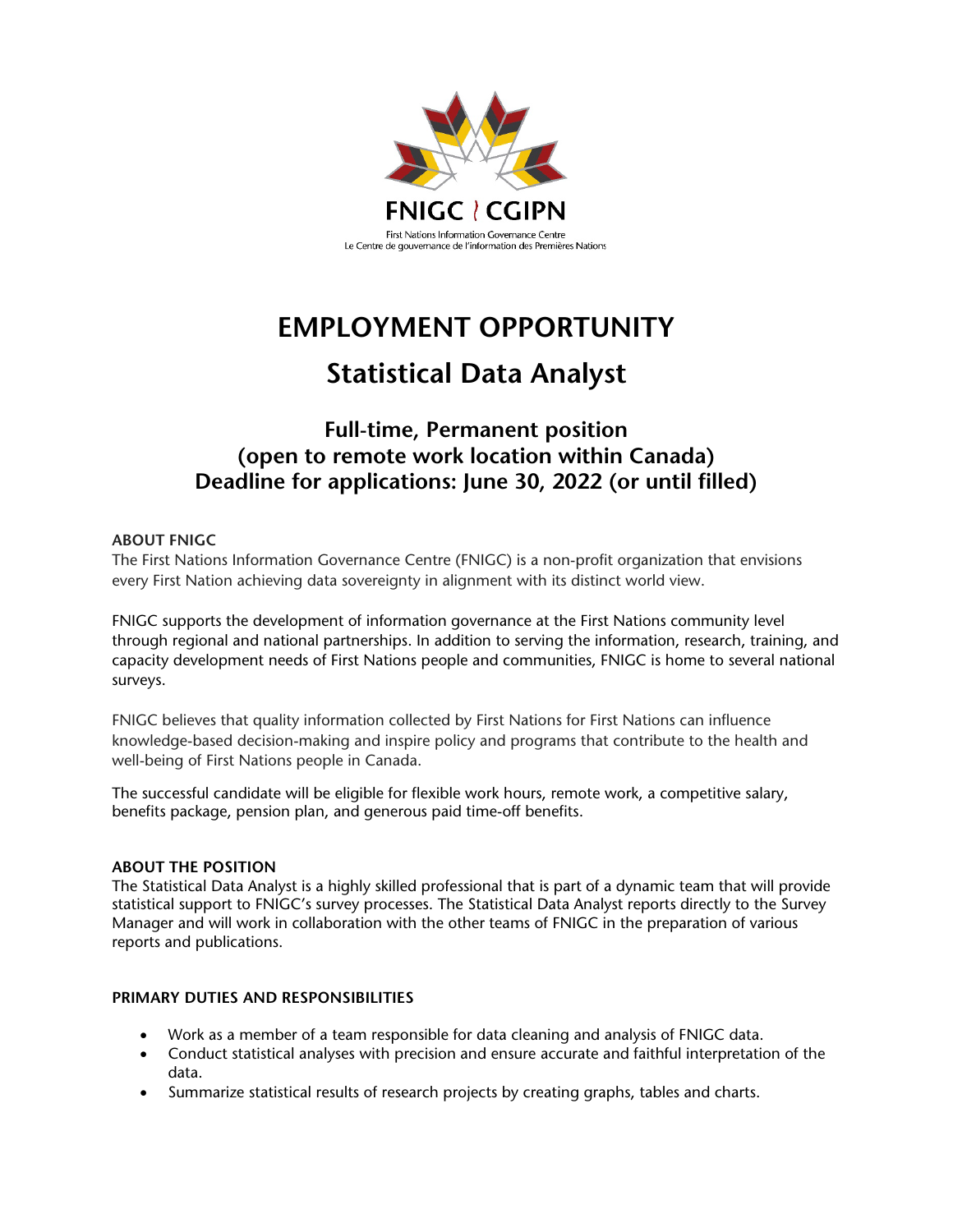- Prepare written reports and oral presentations at conferences, workshops, webinars and symposia summarizing findings, including detailed description of statistical methods, detailed analysis of results and synthesis of conclusions for a variety of audiences.
- Develop and prepare research manuscripts and special reports based on FNIGC data, in alignment with organizational research priorities.
- Undertake comparative analyses between data sources using appropriate statistical methods.
- Prepare and maintain effective metadata and related documentation.
- Perform internal peer reviews of research proposals, analyses, results and reports.
- Work collaboratively with FNIGC researchers, analysts and statisticians and provide analytical support to research and survey work.
- Assist in responding to requests for statistical tabulations pertinent to FNIGC data and other projects, as required.
- Maintain effective interpersonal relationships with the national and regional teams with respect for diversity, consensus-building, values and ethics.
- Develop, maintain and manage excellent working relationships with partners in government, professional organizations and other stakeholders as an integral part of carrying out the abovenoted duties.
- Support regional member organizations with respect to collection and interpretation of data, and development of datasets.
- Maintain, protect and respect the confidentiality of the data, survey respondents, and FNIGC security protocols and procedures.
- Uphold the First Nations principles of Ownership, Control, Access and Possession (OCAP®).

#### **JOB REQUIREMENTS**

- Experience in data cleaning and analysis, including relevant experience working with large data sets, familiarity with statistical research design and methodology. Specifically, the candidate should be familiar with understanding and creating syntax, sampling, weighting data, as well as interpreting cross tabulations and various other types of analyses.
- Demonstrated proficiency in statistical program such as SPSS, SAS or STATA (i.e., fluency with syntax) and Microsoft Office, as well as advanced research skills, is required.
- Ability to perform knowledge syntheses and critically appraise and evaluate research.
- Attention to detail, ability to learn new methods and strong problem-solving sills are essential.
- Solid experience in the preparation and dissemination of quantitative reports and academic manuscripts is required. A sample of the candidate's peer-reviewed work may be requested.
- Must have excellent oral and written communication skills, including the ability to communicate quantitative information and experience with presentations and providing training that is technical in nature.
- Must have high-level interpersonal skills, and the ability to work collaboratively with members of an interdisciplinary team.
- Experience effectively liaising with local, national and international stakeholders from various sectors.
- Must have demonstrated ability to take initiative, organize and execute.
- Ability to work with several projects whose goals, schedules and deadlines converge, and conflict is required.

#### **Experience, Education & Professional Designation**

• A Master's degree in a discipline using quantitative analytical approaches preferably in social sciences, humanities, epidemiology, public health or statistics.